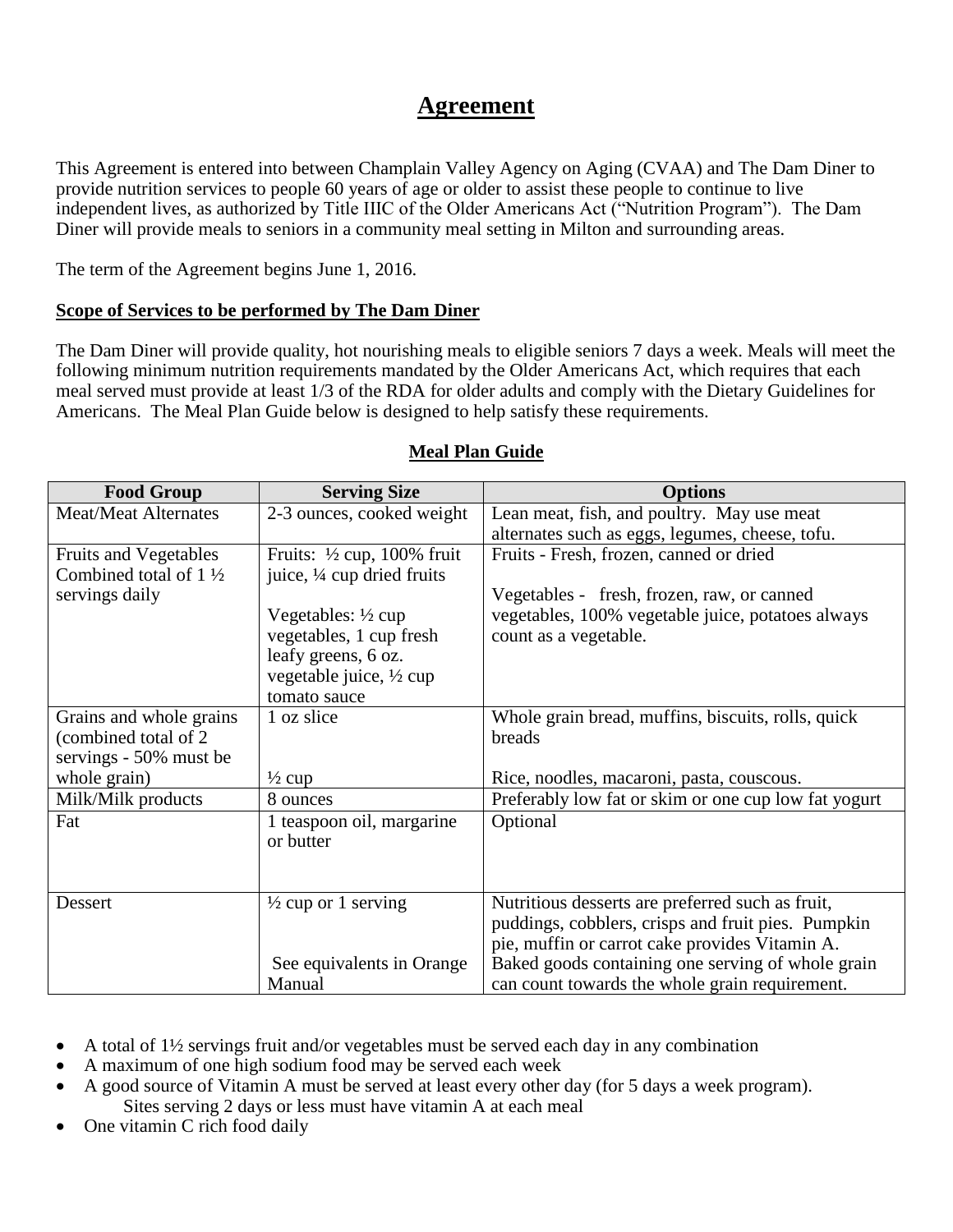For a full description of meal planning and food safety, see the Orange Manual – the Vermont Guide to the Older Americans Act Nutrition Program at [http://www.mealsonwheelsamerica.org/docs/default-](http://www.mealsonwheelsamerica.org/docs/default)source/reserach/retirement-researchfoundation/vermont.pdf

# **Local Foods**

The Dam Diner will work with CVAA, local farmers, community organizations, food suppliers and others to increase the availability in its meals of fresh, locally produced food. When fresh food is not available, frozen is to be used. Canned vegetables are a last choice and should be used at a minimum. (See *Local Foods Pledge Attachment A).*

CVAA reserves the right to monitor the quantity and quality of food prepared.

Menus will be prepared in advance and must be approved by CVAA's Nutrition Director or Associate Nutrition Director. All menus will be reviewed by a CVAA registered dietitian who will meet with the Dam Diner if assistance is needed.

Authorized representatives of CVAA shall have the right to inspect The Dam Diner's food preparation site during the term of contract.

The Dam Diner shall conform to all health and sanitation requirements of the State of Vermont. The Dam Diner shall provide CVAA with a copy of the health certificate and all inspection reports or citations.

# **Community Meals**

The number of meals to be prepared each day is determined by the number of reservations from the mealsite(s). The actual meal count will be given by telephone, or computer, to the Dam Diner before 3:00 p.m. the previous day. The Dam Diner will keep records necessary to the Nutrition Program. If agreement also includes ticket program, all tickets received by the Dam Diner should be legibly signed by the participating senior. CVAA will reimburse for all signed tickets received from the Dam Diner.

# **Compensation**

CVAA will compensate the Dam Diner \$5.00 for each meal. The Dam Diner will bill CVAA by the 5<sup>th</sup> day of the following month. The Dam Diner will maintain financial records for CVAA nutrition programs funded with this agreement with sufficient evidence and documentation to meet accepted accounting procedures. These records will be made available to CVAA and its authorized representative's at all reasonable times for inspection review and audit.

# **Insurance**

The Dam Diner agrees to carry all of the following and provide certificates of insurance to CVAA within 10 days of the signing of this contract:

- Worker's Compensation, as prescribed by the State of Vermont
- Comprehensive general liability insurance, including coverage for products liability, bodily injury, contractual liability, and property damage in the combined single limit of at least \$1,000,000 to insure against any loss or damage caused by The Dam Diner's negligent act or omission, the negligent act or omission of its agents or employees, or theft or other intentional misconduct by the Dam Diner or its employees.
- The insurance policies must name CVAA as co-insured. The policies shall contain a covenant by the company(ies) issuing them that the policies shall not be cancelled or terminated by the issuing company unless a thirty (30) day written notice of expiration or cancellation first be given to CVAA.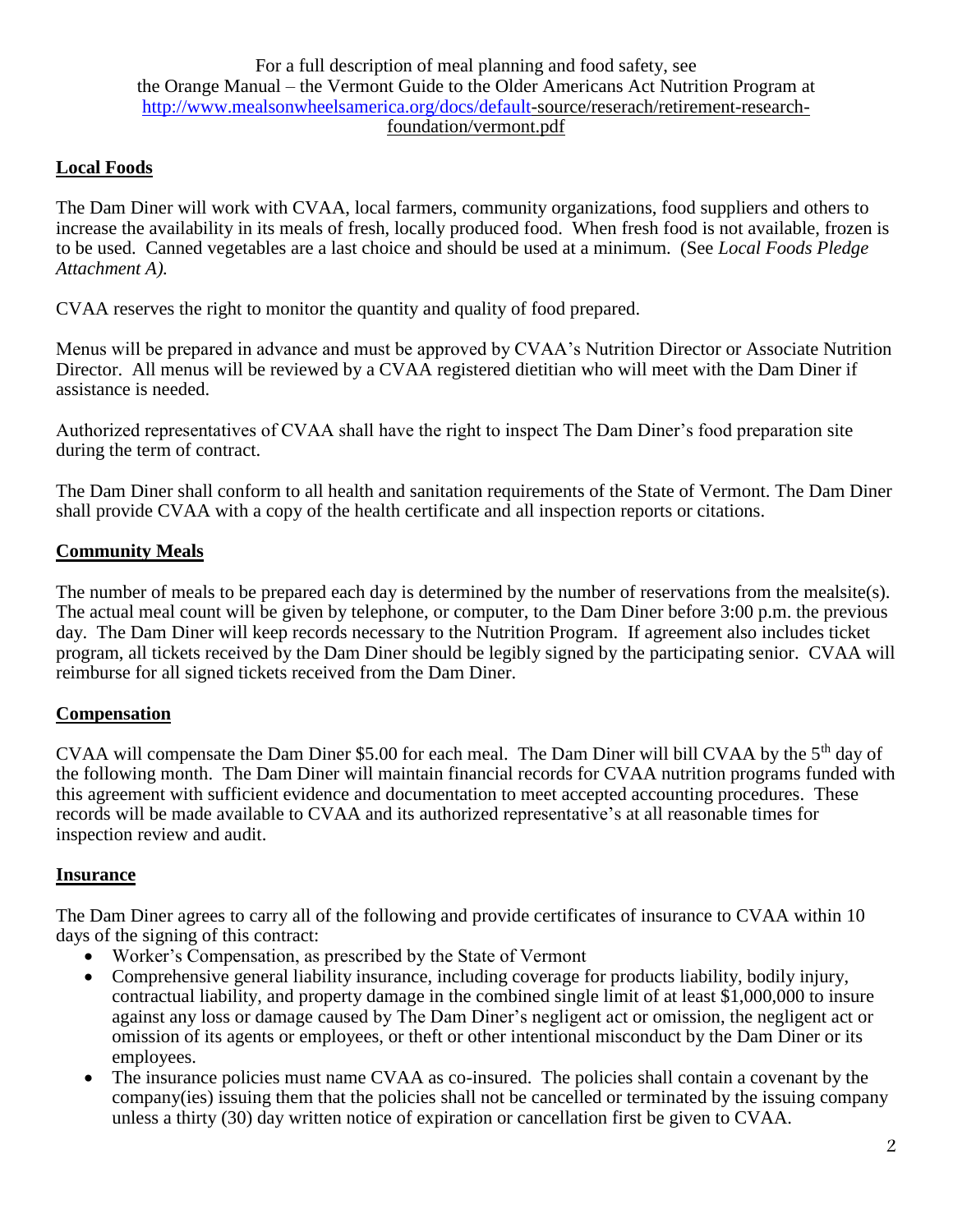# **Indemnification**

The Dam Diner shall be liable, and agree to be liable for, and shall indemnify, defend, and hold CVAA harmless for all claims, suits, judgments, or damages arising from the delivery and management of the nutrition program services pursuant to the agreement. This indemnification includes, but is not limited to, any loss or damage caused by The Dam Diner's negligent act or omission, theft by the Dam Diner's employees or negligent acts or omissions of the Dam Diner's agents, employees or sub-contractors, and any suit alleging personal injury, sickness, or disease arising out of the consumption of meals or other foods delivery by The Dam Diner

#### **Termination**

Either party may terminate this agreement upon two weeks prior written notice to the other party of its intent to terminate the contract.

All notices to CVAA shall be addressed to: CVAA 76 Pearl Street, Suite 201 Essex Junction, Vermont 05452

And all notices to The Dam Diner shall be addressed to: The Dam Diner Attn: Ed Hanlon 595 Dorset Street, Ste. 10 So. Burlington, Vermont 05403

#### **Choice of Law**

This contract will be governed by the laws set down in the Older Americans Act, the Americans with Disabilities Act, and applicable Vermont and federal statutes and regulations.

#### **Wages and Salaries**

The Dam Diner is an independent contractor and not an employee of CVAA in operating the aforementioned services. The Dam Diner shall pay its food service employees not less than the prevailing rates for food service employees as established by the Secretary of the Department of Labor.

#### **Equal Employment Opportunity**

The Dam Diner's employment decisions are based on merit and business needs, and not on race, color, religion, gender, age, creed, marital or civil union status, national origin, sexual orientation, gender identify, ancestry, place of birth, citizenship, veteran status, or disability, or any other characteristic protected under state or federal laws.

#### **Subcontract**

This contract shall not be subcontracted, in whole or in part, without the express written consent of CVAA.

#### **Assignment**

This contract shall not be assigned, in whole or in part, without the express written consent of CVAA.

#### **Integration and Amendment**